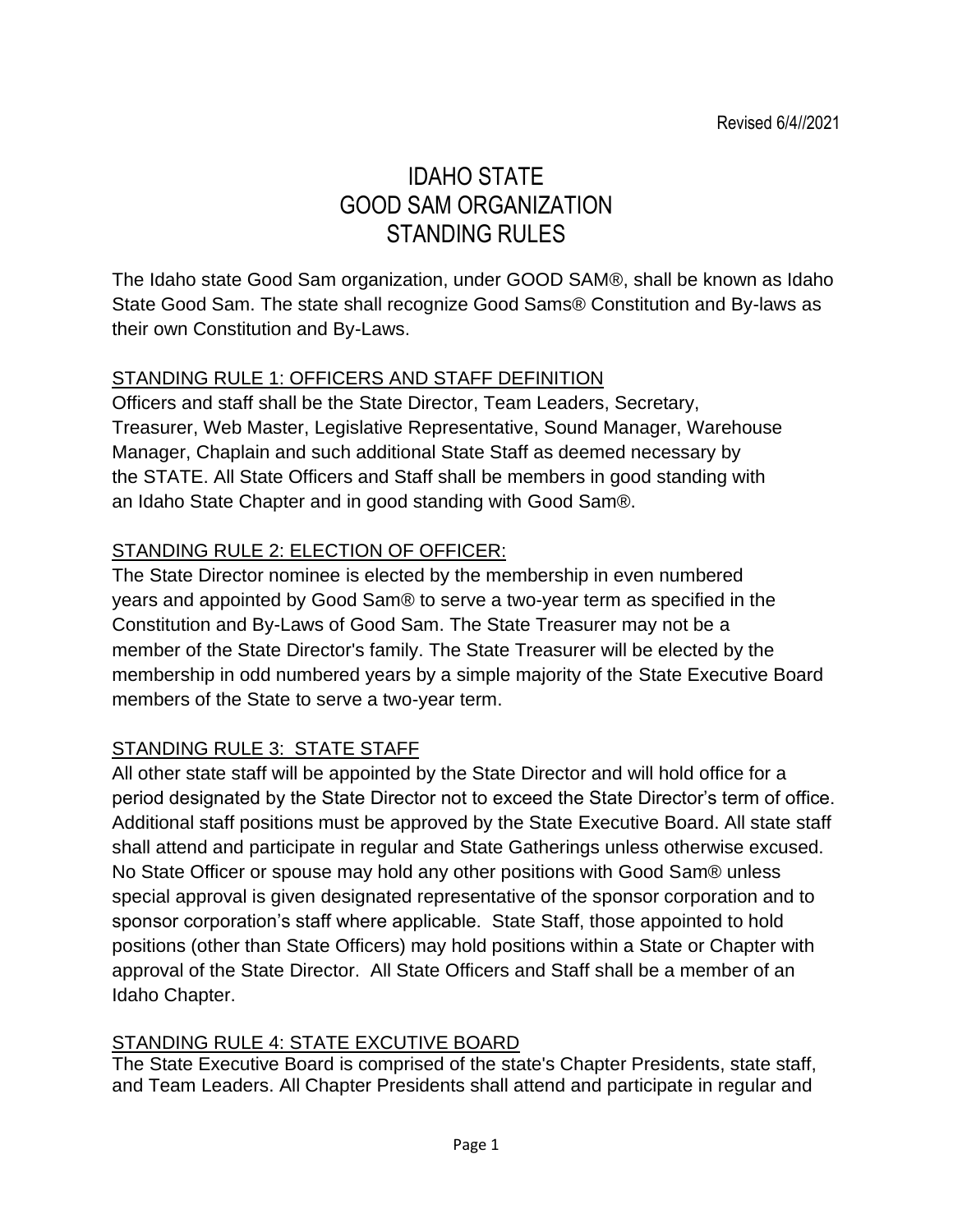special State meetings unless otherwise excused. They shall meet at least twice a year, or as often as necessary, to conduct the business of the STATE. A simple majority of the State Executive Board members, or their appointed proxies in attendance at a meeting, will constitute a quorum. The State Executive Board members may be asked to assist **Teams** to locate adequate facilities for State gatherings such as Rallies/Samborees or Fall Campouts. The State Executive Board or the State Director shall be empowered to appoint committees that they deem necessary and to direct the activities of said committees. The State Executive Board has the authority to establish, regulate and control the State Treasury. A reasonable fee will be levied and be paid by all Chapter members within the State, and will be placed in the State Treasury. All such funds shall be the sole property of the State Executive Board.

# STANDING RULE 5: DIRECTOR'S DUTIES

The State Director will prepare an agenda for State meetings and present a copy to each State Executive Board member, or their proxy, at least one month prior to the meeting to allow Chapter Presidents to discuss agenda items with their Chapter members. The State Director may alter the published agenda prior to the meeting at his/her discretion to expedite the meeting. The State Director will vote only in the case of a tie. The State Director will review, approve and sign all contracts as the only recognized official of the STATE by Good Sam.® The State Director shall perform such other functions as specified by Good Sam®. Upon the death, resignation or departure of the State Treasurer, the State Director will conduct a special meeting of the State Executive Board as soon as possible for the purpose of electing a new State Treasurer and arrange an audit of the State books.

# STANDING RULE 6: STATE TREASURER

The State Treasurer will have custody of all funds, securities and assets of the STATE will maintain a current record of all tangible property costing more than fifty (\$50.00) dollars owned by the STATE; be responsible for keeping full and accurate accounts of all receipts and disbursements and make a financial report at all scheduled State expenditures made by the State Director and report any possible irregularities to the State Committee; pay major expenses (excluding office supplies and supplies ordered by the State as approved by the State Executive Board; pay normal operating expenses when due; prepare an itemized financial report to be distributed to the State Director, Secretary, Audit Committee members and State Executive Board members prior to each State or Special meeting; collect State dues and have a copy of each Chapter's Membership Roster on file; serve as the State Director's Election Chairperson; notify Good Sam® of the death, resignation or departure of the State Director and that the STATE is in need of a new Director. All disbursements will be made by check.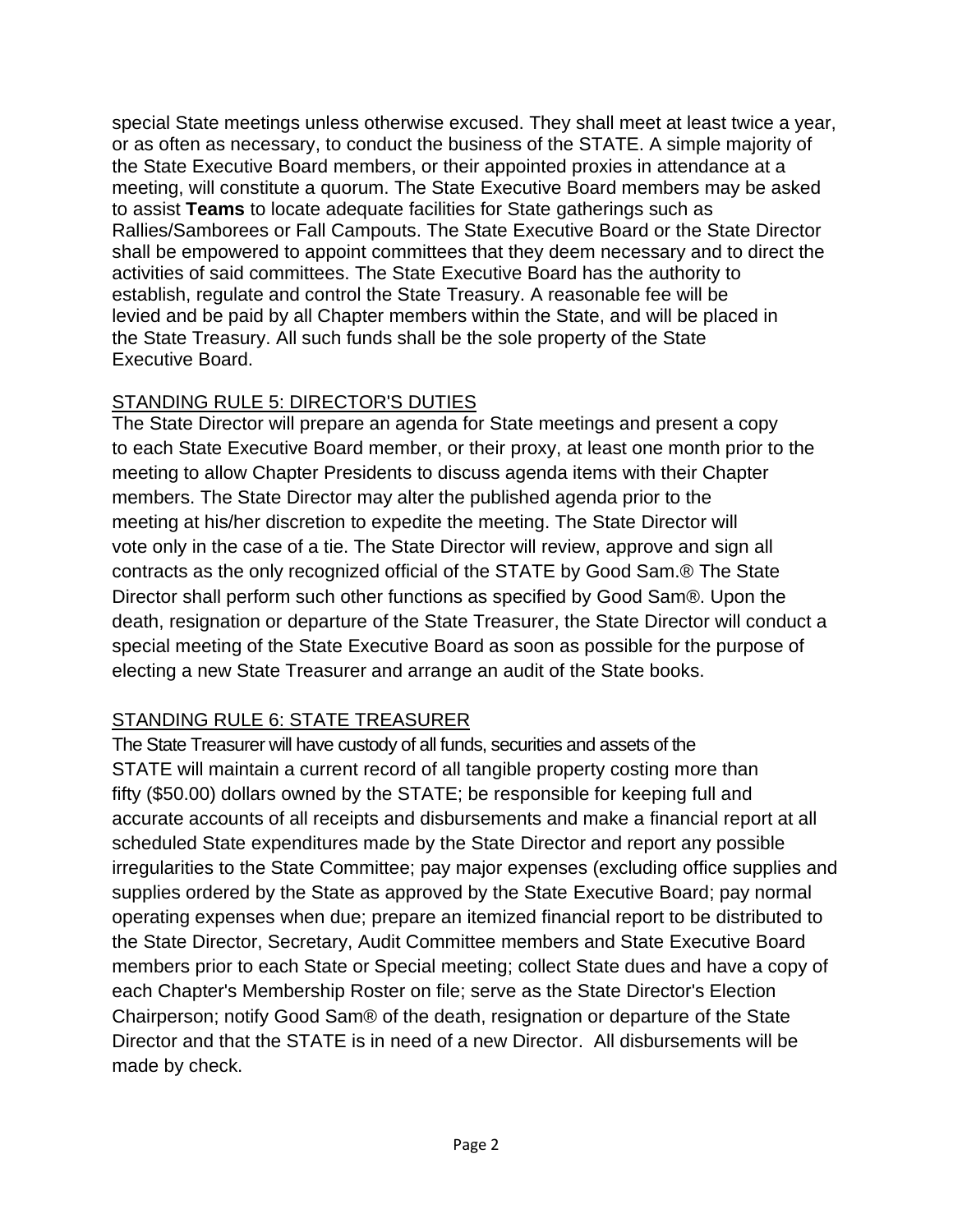# STANDING RULE 7: IDAHO GOOD SAM TEAMS

State Teams are assigned responsibility for particular Team section of the state, and will assist in organizing their Chapters, prepare and organize state gatherings, act in lieu of the State Director in the event of an emergency, and to perform other duties as requested by the State Director.

# STANDING RULE 8: STATE RECORDS KEEPER (SECRETARY)

The State Records Keeper shall handle all correspondences as assigned by the State Director; take roll call at STATE gatherings; take, record and read the minutes of gatherings; and distribute copies of these minutes to Executive Board members; have a list of all Standing Committees and file the reports of these Committees when presented; have a copy of Constitution and By-Laws and a copy of the STATE Standing Rules ready for reference; and keep the Chapter membership Rosters up to date and forward copies to Good Sam® when requested.

# STANDING RULE 9: LEGISLATIVE REPRESENTATIVE

The State Legislative Representative is responsible for keeping track of all proposed bills and enacted laws affecting RV owners in the state and for notifying the State Director, the State Executive Board and Good Sam® of such and to perform other duties as designated by the State Director.

# STANDING RULE 10: AUDIT COMMITTEE

The State Director shall submit a list of three (3) individual's names for the State Audit Committee for approval at the Fall Meeting by the State Executive Board. The Audit Committee shall audit the State books annually at the Fall Campout and will perform any special audits as needed. All reports will be submitted to the membership.

# STANDING RULE 11: STATE TREASURY

All monies received by the STATE from dues, State gatherings or other sources shall be placed in the State Treasury. All expenditures of monies from the State Treasury for equipment or the major purchases of supplies or to increase State Staff, or other positions shall be approved by the State Executive Board prior to the expenditure. The State Director shall, when possible, predetermine all supplies or equipment needed When additional State Staff, or other positions are to be added, and submit these to The State Executive Board for approval prior to the expenditure. The State bank account shall require two signatures on file, the Treasurer's and the Director's. Only one signature is required to issue a check.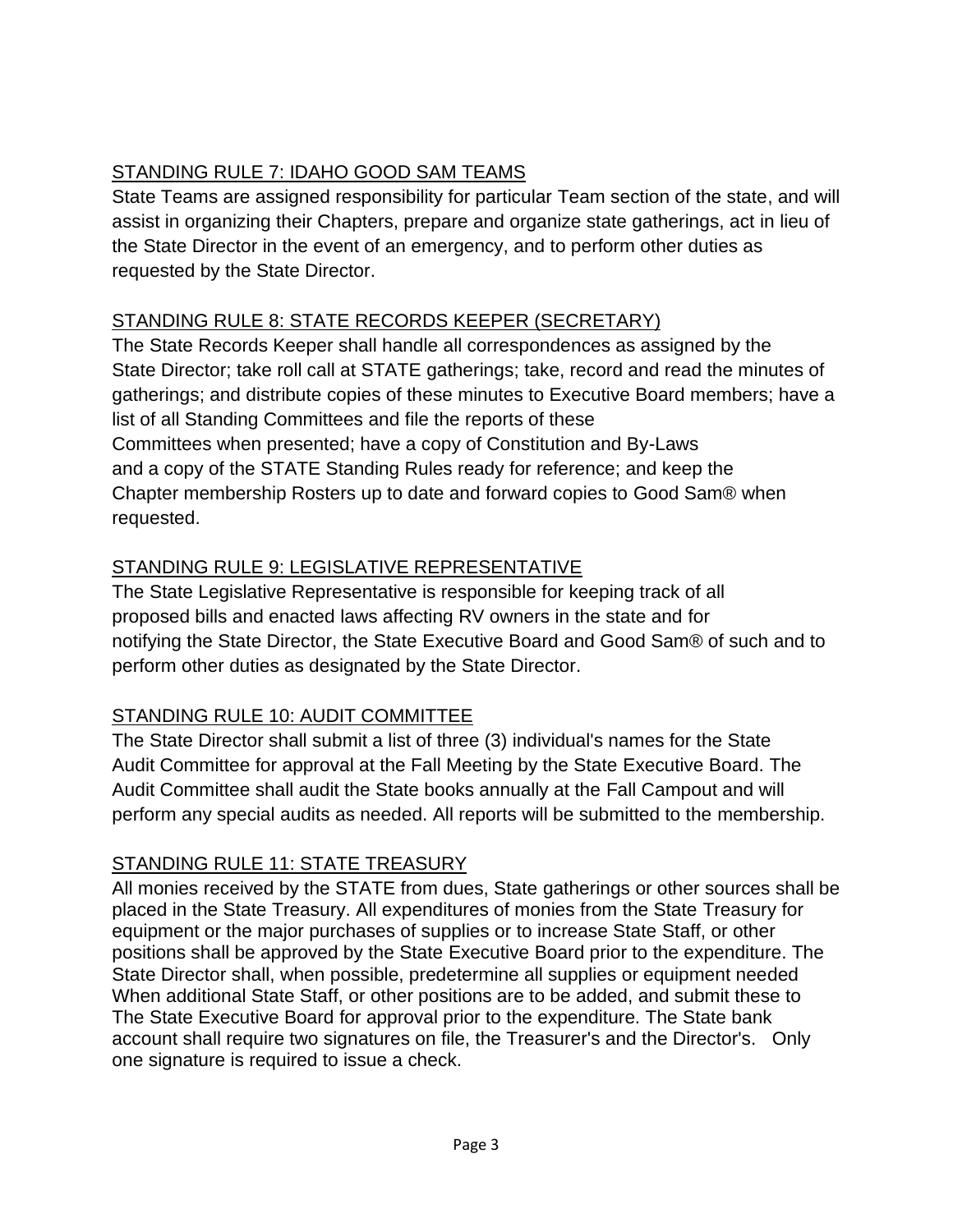### STANDING RULE 12: AMENDMENTS

Proposed amendments to these standing Rules shall be submitted to the State Director in writing by a State Executive Board member and are to be included in the agenda of the next Executive Board in their final form. The amendment(s) may be passed with an affirmative vote of two-thirds (2/3) of the eligible Executive Board members present. The changing of a minor typographical error is exempt from these provisions.

#### STANDING RULE 13: PROXY

In the event a Chapter President is unable to attend a State meeting, he/she will appoint A proxy in writing, to attend the function and vote representing their Chapter. The Proxy will be acting as the Chapter President for the duration of the of the function.

#### STANDING RULE 14: FEES

The treasurer of each Chapter shall remit \$4.00 for each new or reinstated member enrolled between January 1st and June 30th, or in the alternative \$2.00 for new or reinstated member between July 1st and December 31st, annually. Chapter Treasurers will remit payment of the State dues and accurately update their State Member Roster no later than November 15th of each year.

#### STANDING RULE 15: NEW CHAPTERS

New chapters will not pay dues for the portion of the year in which they are chartered but will be liable for dues January 1st of the following year.

#### STANDING RULE 16: COMPLIMENTARY REGISTRATIONS/MILEAGE Complimentary registrations for the Idaho State Good Sam Gatherings will be given to the following:

- ➢ State Directors or official delegates such as State Directors or official delegates of any state or province that provides complimentary registration to their Rallies, including the Idaho State Director. The complimentary registration covers registration, banquet and parking.
- ➢ The Idaho State Director, when attending other Samborees, Rallies or National events, will be permitted to hold a drawing for a free complimentary registration for Idaho's Rallies/Samboree. Idaho residents are not eligible.
- $\triangleright$  State Staff members will receive mileage 40¢ per mile round trip for all official Idaho State Good Sam business including attendance at a State gathering.
- ➢ Audit Committee members will receive mileage when performing the annual audit while performing an audit or a special audit.
- ➢ Mileage will only be paid to one member of a household and in the case of the State Director only if not paid by Good Sam.

⧫The following state officers or state staff are eligible for mileage: